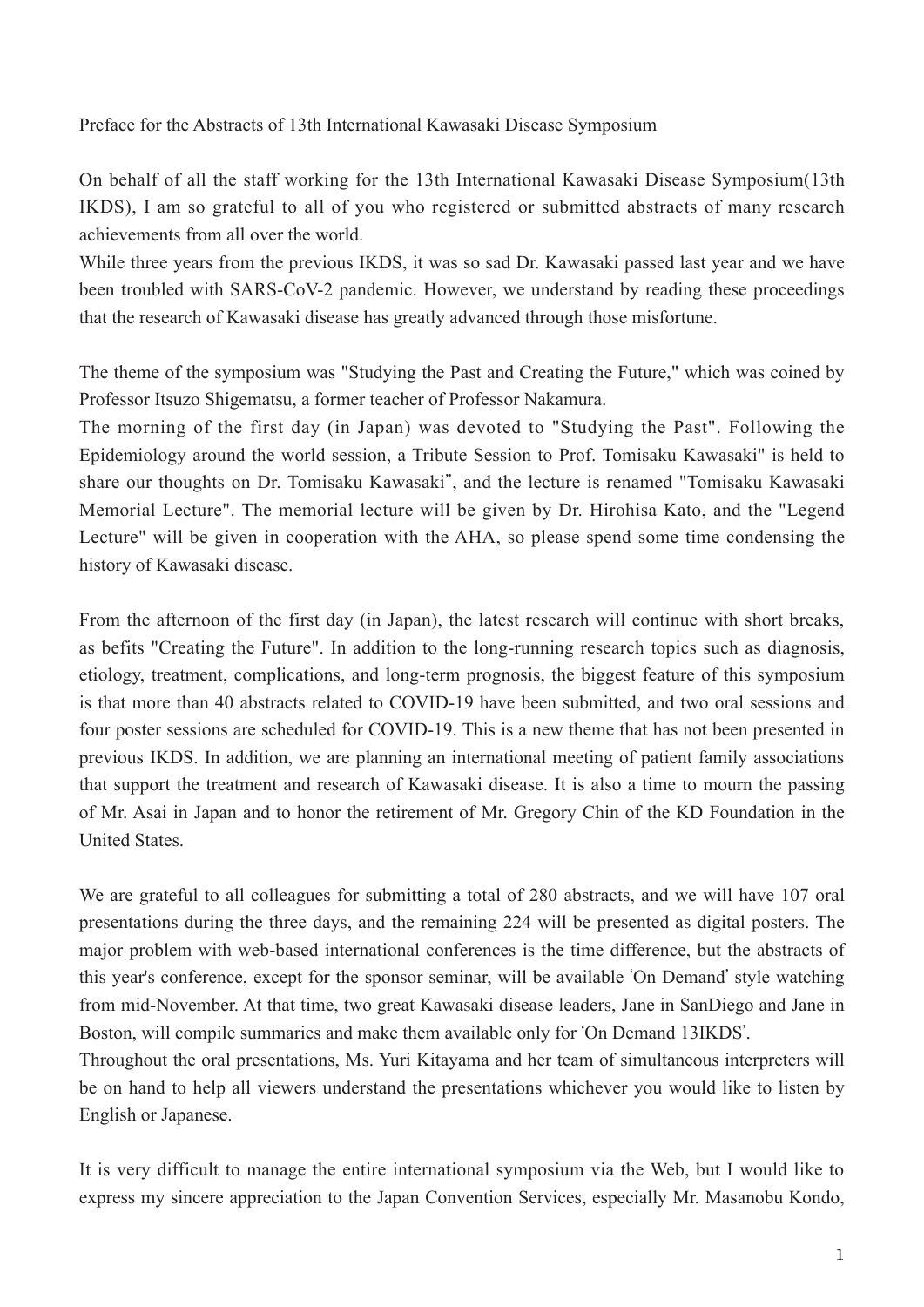Ms. Yuiki Sakurai, Ms. Makoto Kasuga, and Ms. Tsuchiya for their daily efforts. This will continue until the end of 'On Demand 13IKDS' end of December.

And we do appreciate Dr. Yoshihide Mitani, Dr. Masaru Miura, and Dr. Adriana Tremoulet for their acting as the Vice Presidents of this IKDS, and they always helped us very forcefully.

Finally, I would like to express my deepest gratitude to the following foundations, companies, hospitals and colleagues whose kind and strong financial support has made this symposium possible.

- Japan Heart Foundation and Dr. Yoshio Yazaki
- Professors; Shelly Miyamoto, Sarah de Ferranti, Dr. Denis Levy in The Young Heart Council of American Heart Association
- Kawasaki Disease Foundation USA
- Kawano Pediatrics Grunt Foundation,
- Miyata Cardiac Research Promotion Foundation,
- Japan Kawasaki Disease Research Center
- Japanese Society of Kawasaki Disease
- Prof. Kei Takahashi and Prof. Masahiro Ishii, on behalf of the 12th International Kawasaki Disease Symposium
- Alumni Association of Nihon University School of Medicine
- Itabashi-ku Medical Association Hospital
- Drs. in Medical Association of Itabashi-ku
- Drs. in Alumni Association of Pediatricians in Nihon University
- Japan Blood Products Organization
- Teijin Pharma Ltd.
- NIHON PHARMACEUTICAL CO., LTD.
- Mitsubishi Tanabe Pharma Corporation
- CANON MEDICAL SYSTEMS CORPORATION
- Maruishi Pharmaceutical. Co., Ltd.
- Janssen Pharmaceutical K.K.

Nahamna g

Yoshikazu Nakamura MD., MD, MPH, FFPH Department of Public Health, Jichi Medical University

Fyusanda

Mamoru Ayusawa MD. PhD, Department of Pediatrics and Child Health, Nihon University School of Medicine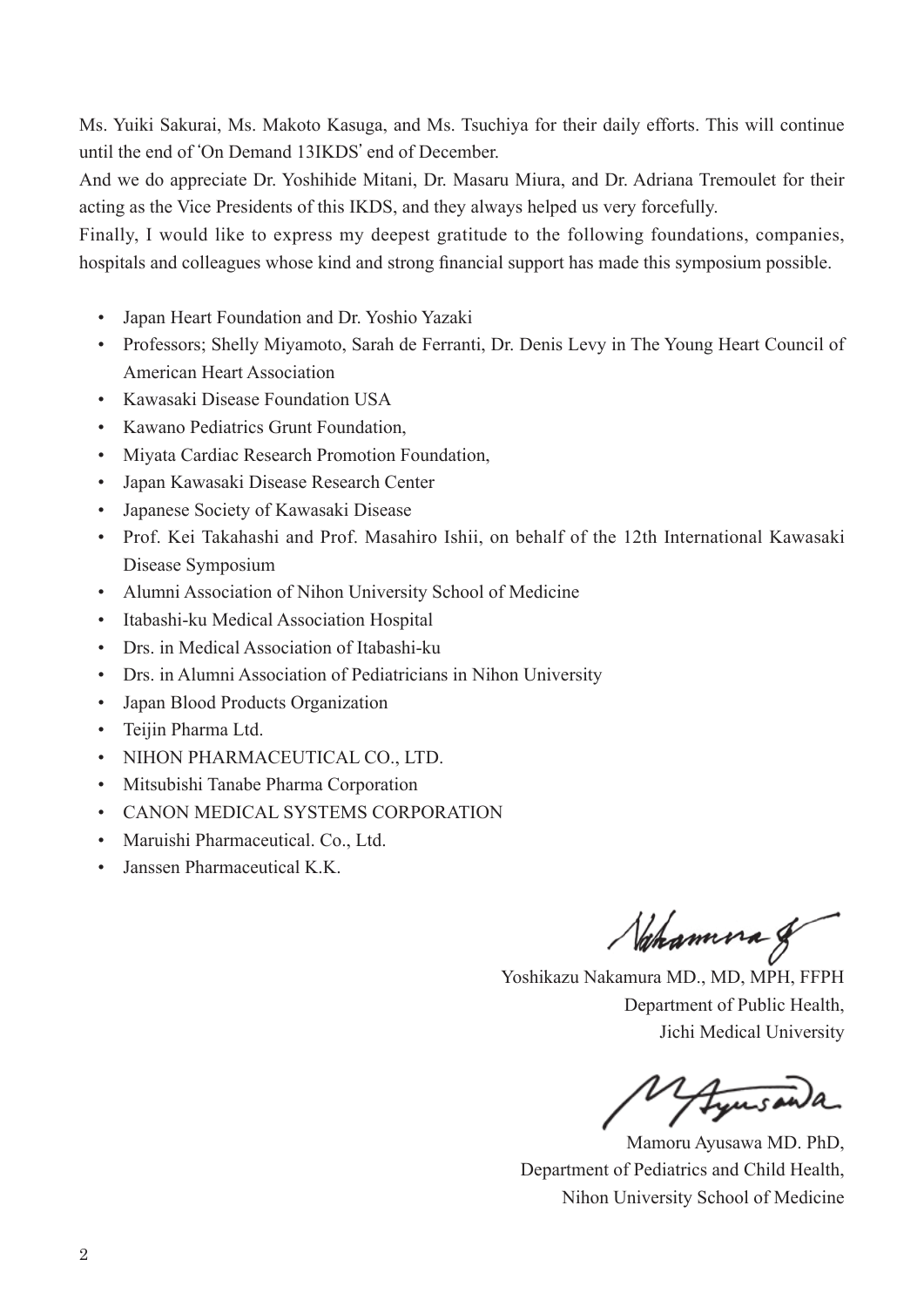第 13 回国際川崎病シンポジウムに向けて、世界中から多くの川崎病に関する研究成果の 抄録が集まったことを、心から皆さんに感謝いたします。

 前回のシンポジウムから3年を経過するうちに昨年の川崎富作先生とのお別れ、SARS-CoV- 2大流行と言う苦難がありました。しかし、それらを通じて川崎病の研究には大きな 進歩があったことが、この抄録集を読むと分かります。

 このシンポジウムのテーマは、共同会頭の中村教授の恩師である重松逸造先生の " 温故創 新:Studying the Past and Creating the Future" と言う言葉を使いました。

1日目の午前は " Studying the Past" にあたる内容です。

 川崎富作先生への想いをお話しいただく 'Tribute Session' 、今回から名称を新たに 'Tomisaku Kawasaki Memorial Lecture' とした記念講演は加藤裕久先生にお話いただきま す。AHA の協力による 'Legend Lecture' と続き、川崎病の歴史を凝縮した時間を過ごし てください。

 1日目の午後からは、"Creating the Future" にふさわしい、最新の研究が休む間もなく 続きます。診断、病因、治療、合併症、長期予後など、長く研究の続くテーマに加えて、今 回のシンポジウムの最大の特徴として、COVID-19 に関係する演題が 40 題応募され、2つ の口演セッションと4つのポスターセッションが予定されています。これは、これまでの 国際シンポジウムになかった、新しいテーマです。さらに、川崎病の診療と研究を支えて くれる、患者家族の会の国際ミーティングも3年ぶりに企画しました。日本の浅井さんの ご逝去を惜しみ、米国 KD Foundation の Mr. Gregory Chin の勇退を讃える時間でもあり ます。

 全部で 280 の演題が寄せられ、全てを皆さんの前で同時に発表していただけると良いの ですが、時間に限りがあり、107 題を3日間の間に口演発表していただき、残る 224 題がデ ジタルポスターで発表していただきます。

 Web 方式による国際学会の大きな問題は、時差ですが、今回の演題は sponsor seminar を除いて、11 月中旬からオンデマンドでも視聴可能になる予定です。そのときには、偉大 な川崎病の指導者である、二人の Jane がサマリーをまとめて、オンデマンドだけのために 公開してくれます。

 全体を通じて口演発表では、北山ユリさんをはじめとする同時通訳のチームが全視聴者 の理解を助けます。

 Web による国際シンポジウム全体の運営は大変難しいものと思いますが、Japan Convention Services, の 皆 さ ん、 特 に、Mr. Masanobu Kondo, Ms. Yuiki Sakurai, Ms. Makoto Kasuga, Ms. Tsuchiya の連日の努力に深く感謝します。それは 12 月の On Demand が終了するまで続きます。

 また、今回の IKDS の副会長を務めていただいた三谷義英先生、三浦大先生、Adrian Tremoulet 先生には、いつも力強くサポートしていただき、感謝しています。

 ご親切で力強い経済的支援によってこのシンポジウム実現を可能にしてくれた、以下の 皆様に深く感謝いたします。